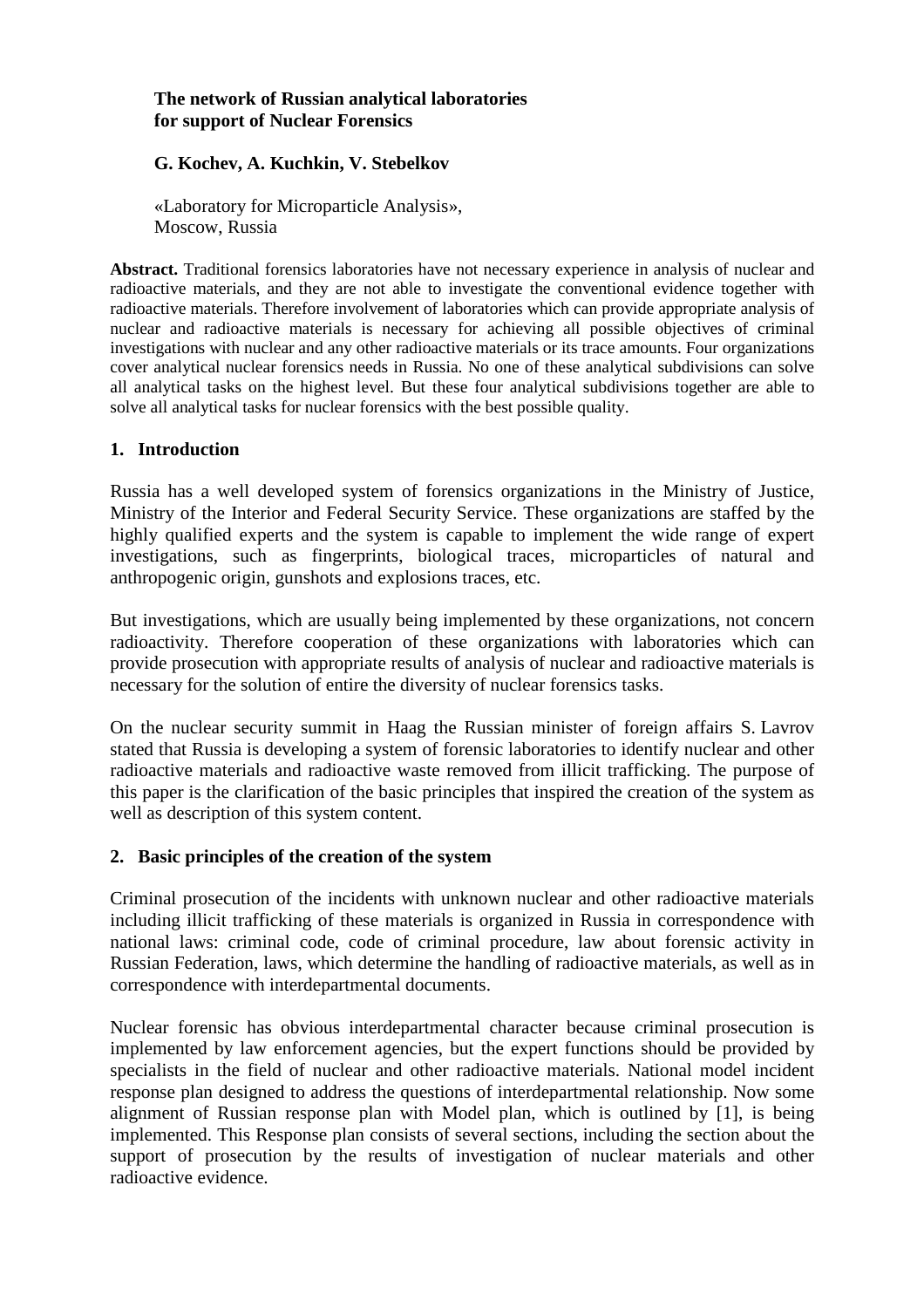The development of that section of the Response plan and possible scheme of analytical activity is based on several points:

- Illicit trafficking is inherent not only to nuclear and other radioactive materials. It is inherent to drags, weapons, explosives and other chemical reagents, etc. From the point of prosecution the crime investigations of the incidents with all these items are distinguished only by some evidence and consequently by technical experts, which should be involved in investigations.
- Analytical capability of the system should provide the possibility of the solution of any analytical task on the highest analytical level. Accordingly the provision of the record levels for each analytical method should be provided.
- Incidents with nuclear and other radioactivity materials occur relatively rare. It means that involving of high level analytics in the investigation is necessary not so often.

First of these points determines coordination of documents and procedures of nuclear forensics with ones developed for prosecution of illicit trafficking of other mentioned objects. Second point determines the necessity of the developing of any relevant analytical technique up to highest possible scientific level at least in one scientific laboratory. The same point together with understanding of rareness of the incidents mean that it is too expensive and not necessary to have one specialized laboratory, which could to implement any required for nuclear forensics goals analysis, and to use such laboratory exclusively for nuclear forensics analyses. A lot of time such laboratory and accordingly high qualified specialists would have to implement the training and wait the real work.

At the same time these high qualified specialists can implement useful work, which is not concern nuclear forensics, in their laboratories in cooperation with other specialists of their laboratories. Moreover specialists can support their qualification only by implementing real important works. Such works can not be replaced by a lot of trainings.

Therefore the decision was made in Russia – not collect all methods and specialists, necessary for nuclear forensics, in one laboratory, but develop corresponding techniques in laboratories, in which these techniques were developed earlier and are necessary for usual works. Some modifying of early developed techniques is requested in correspondence with possible specific of the evidence, but the major part of working time and efforts are spent by the laboratories and specialists for their routine work. In the case of nuclear forensic investigation the concrete techniques, which should be applied in investigation, are determined. Corresponding laboratories and specialists are involved in the investigation after such of determination.

# **3. Analytical tasks of nuclear forensics**

Solution of the following basic analytical tasks can be required in the process of nuclear forensic investigations for achieving the all possible objectives of criminal investigations:

- Measurement of the content and isotopic composition of uranium, plutonium and other radioactive materials in samples – for identifying the materials and determination of the possible fields of their use;
- Determination of the elemental composition of nuclear and other radioactive samples, including elemental composition of impurities – for identification of possible manufacturer of the materials and, in some cases, designation of materials;
- Determination of morphological characteristics of nuclear material fragments for identification of possible manufacturer of the materials;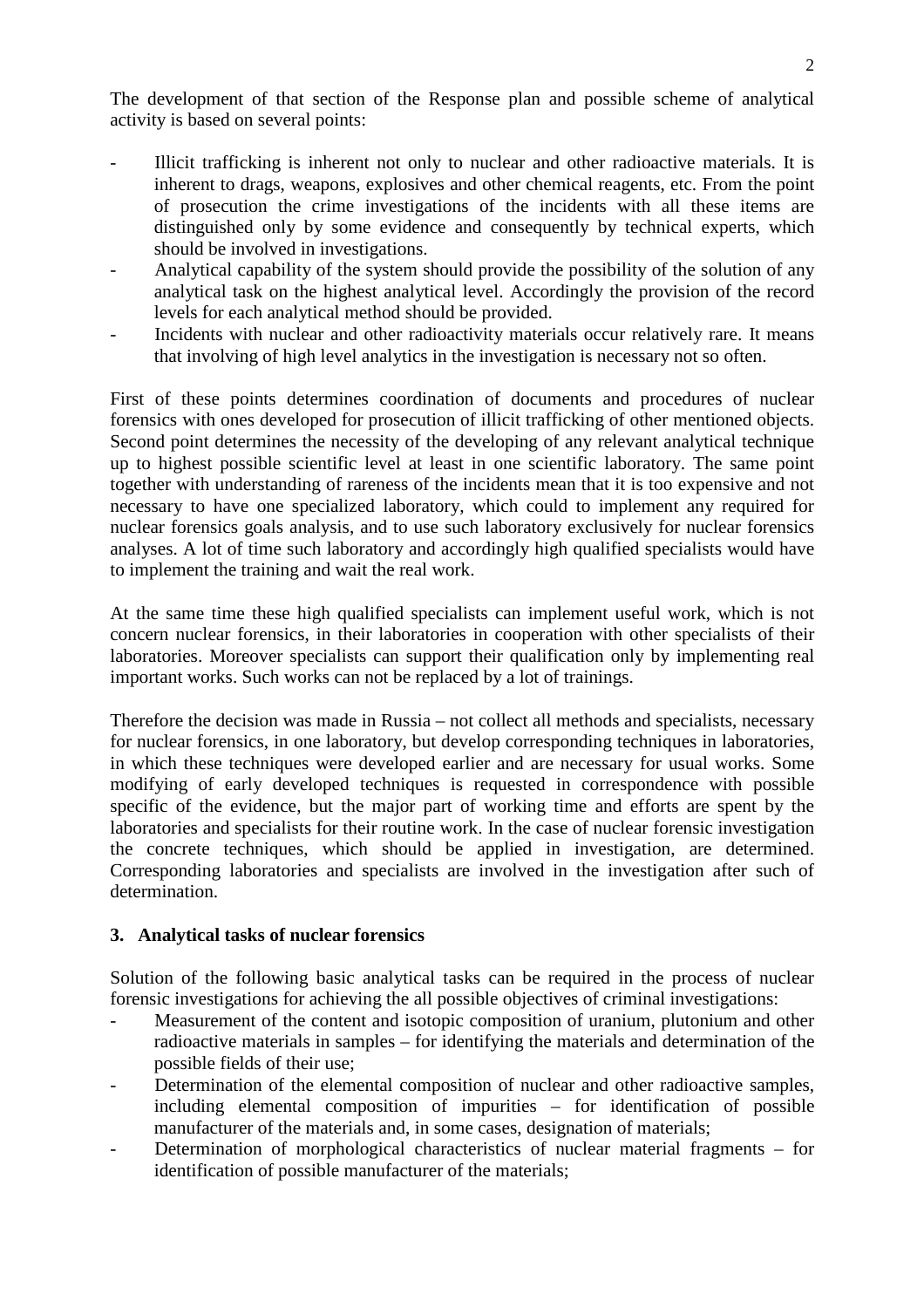- Detection of the trace amounts of nuclear and other radioactive materials on the clothing, household items, in samples, collected at the crime scene and at the suspected crime scene – for determination of the route of illicit trafficking and the circle of involved persons;
- Detection of the nuclear and other radioactive materials including their trace amounts on the body surface, in the biopsy, autopsy and in the metabolism products – for determination of the circle of involved persons;
- Measurement of isotopic composition of uranium and plutonium in microparticles for identifying the materials and determination of the possible fields of their use;
- Determination of elemental composition and morphological characteristics of microparticles of nuclear and other radioactive materials – for determination of mechanism of microparticles formation and for determination of possible manufacturer of the materials;
- Measurement of the content of isotopes-chronographs in all types of specimens and samples, as well as in individual microparticles – for determination of the date of production of nuclear or other radioactive materials.

All these analytical tasks are solved by different Russian laboratories in their habitual works. These works concern the study of materials of nuclear technique, IAEA Safeguards, geology, mineralogy and even medicine, including disaster medicine. But laboratories, which demonstrate the highest level of corresponding techniques, should be chosen for the nuclear forensic applications.

# **4. Laboratories – members of Russian Network**

Analytical capabilities of laboratories are the main component of country's capability in the field of nuclear forensics. These analytical capabilities determine country's ability to implement comprehensive investigation of any incident with illicit trafficking of nuclear materials.

Capabilities of analytical laboratories are determined by:

- Qualification of personal;
- Level of the used analytical equipment;
- Methodological support.

Four organizations cover analytical nuclear forensics needs in Russia. These are: Information and analytical center for identification of nuclear materials, founded on the base of analytical division of the Rosatom's Bochvar Institute, analytical laboratories of the Rosatom's Khlopin Radium Institute, analytical laboratories of the Federal Medical Biophysical Center of Russian FMBA, "Laboratory for Microparticle Analysis".

No one of these analytical subdivisions can solve all mentioned analytical tasks on the level of the highest world standards. But each of them possesses some unique analytical techniques, which correspond to the world level, and these four analytical subdivisions together are able to solve all analytical tasks for nuclear forensics with the best possible quality.

The Bochvar Institute is the main Rosatom's organization in all matters of nuclear materials and technologies, including the technologies of nuclear materials processing, the technologies of radiochemistry facilities and radioactive waste processing. The Bochvar Institute owns database of Russian and Soviet nuclear materials. Comparison of the results of analysis of